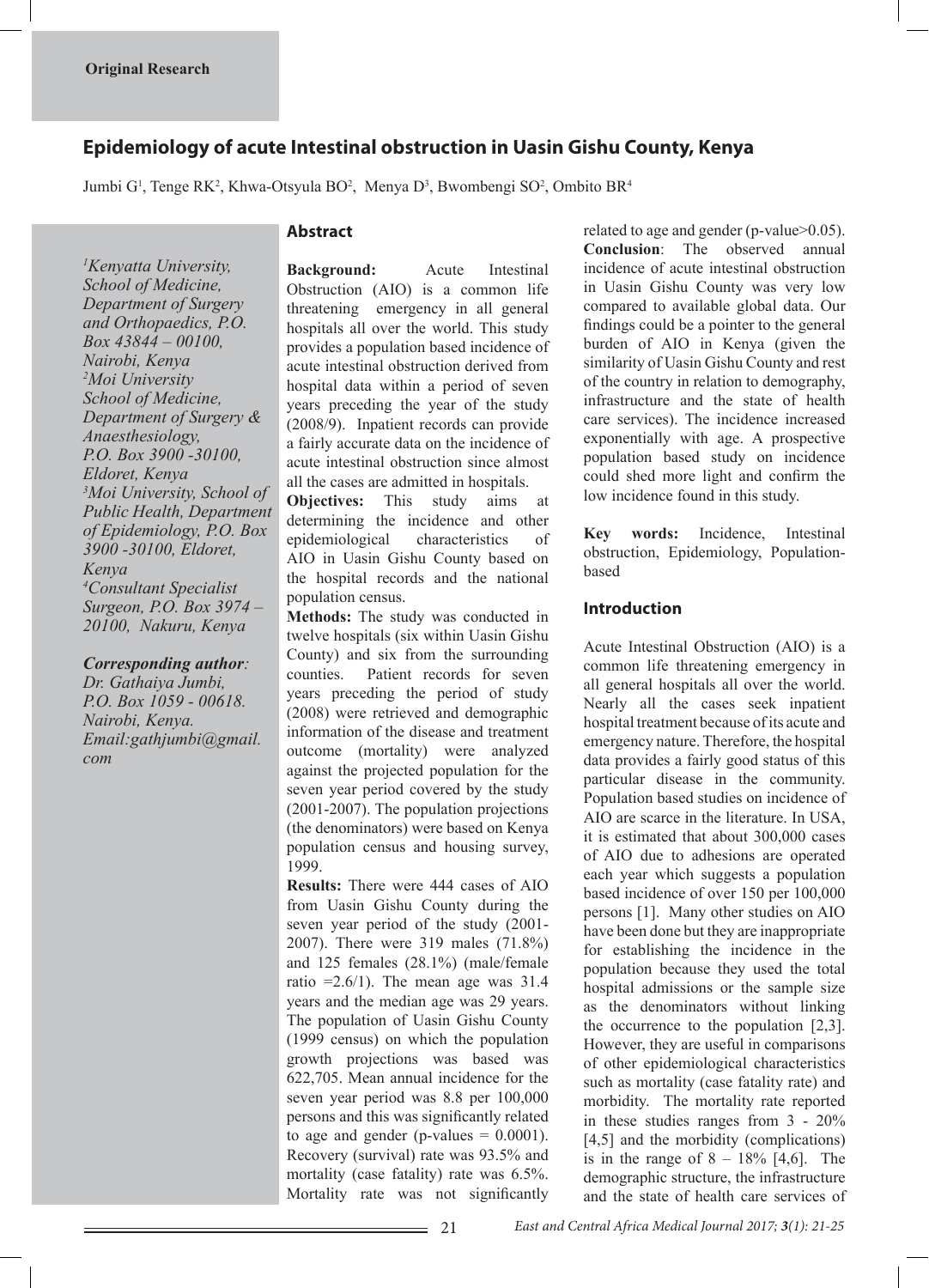Uasin Gishu County is almost similar to that of Kenya in general. Consequently, a study of epidemiological characteristics of AIO in this County could provide an insight on the burden of this disease not only in Uasin Gishu County but also in Kenya.

 The objective of this study was to determine the incidence of AIO and the epidemiological characteristics associated with this condition in Uasin Gishu County using data obtained from hospitals and the national population census registry.

#### **Materials and Methods**

This was a cross sectional retrospective observation study based on hospital data and the national population census. Retrospective data covering seven years preceding the year of study 2008/9 was collected. The study population included all cases with confirmed diagnosis of acute intestinal obstruction admitted in 12 hospitals in and around Uasin Gishu County during the period of seven years (2001 to 2007 inclusive). The 12 hospitals included all hospitals with a capacity to admit and treat AIO in the catchment area. The cases of AIO were identified from the inpatient registers, discharge abstracts, theatre registers, the record offices and the inpatient files from all the 12 hospitals in the study. All files of all cases of AIO in each hospital were retrieved and those whose home county is Uasin Gishu were selected using the demographic data which specified the home county of every patient. The data collected included: the hospital attended, the home County, age, gender, and number of related deaths. Challenges were encountered in retrieval of files in some hospitals, mainly because of the manual system used to record and store the patient's data. Cases with missing files were excluded. Demographic data on population

six hospitals in the surrounding counties (Table 1). **Table 1**: The distribution of AIO cases by hospitals and the catchment area

denominators for Uasin Gishu County was provided by the Uasin Gishu County Statistics Office based on the 1999 National Population and Housing Census [9]. The population data included: the total population of Uasin Gishu County in 1999, population distribution by age and gender, and population projections into the years 2001-2007. Appropriate consent to conduct the study was obtained from relevant national and local authorities (hospitals and national population registry). Patient permission was not required.

*Data analysis:* Data was analyzed using STATA version 10. Descriptive statistics were carried out for age, gender, incidence and mortality. The odds ratio was used to establish the relationship between the gender, age, incidence and mortality. The combined incidence for seven years and the projected population for 2004 were used to create the contingent tables for calculation of the odds ratio. Year 2004 was chosen because it was the midpoint year of the whole data (2001-2007) which is in keeping with the norm when data spans across several years. For comparison of incidence in different age groups, we used the age group 0-19 years as the reference group and compared its incidence to that of each of the other age groups. The z-test was used to calculate the p-value of the odds ratio (OR). P-value of 0.05 was considered significant.

# **Results**

Analysis of hospital records for seven years showed that there were 444 cases of acute intestinal obstruction from Uasin Gishu County. Eighty four percent of the cases were admitted in the six hospitals within the Uasin Gishu County while 16% of the cases were admitted in the other

|                | Hospitals in Uasin Gishu County (84%)             | Cases       |  |
|----------------|---------------------------------------------------|-------------|--|
| $\mathbf{1}$ . | Moi Teaching & Referral Hospital (MTRH)           | 331 (74.6%) |  |
| 2.             | <b>Eldoret Hospital</b>                           | $10(2.3\%)$ |  |
| 3.             | Memorial Hospital                                 | $11(2.5\%)$ |  |
| 4.             | Mediheal Hospital                                 | $11(2.5\%)$ |  |
| 5.             | Elgonview hospital                                | $8(1.8\%)$  |  |
| 6.             | Imani Hospital                                    | $2(0.5\%)$  |  |
|                | Hospitals in neighbouring counties $(16\%)$       |             |  |
| $\mathbf{1}$ . | Kitale District Hospital (Trans Nzoia County)     | $17(3.8\%)$ |  |
| 2.             | Kapsabet District Hospital (Nandi County)         | $25(5.6\%)$ |  |
| 3.             | AIC Kapsowar Mission Hospital (Keiyo-Marakwet Ct) | $2(0.5\%)$  |  |
| 4.             | Iten District Hospital (Keiyo-Marakwet County)    | $3(0.6\%)$  |  |
| 5.             | Nakuru Provincial Hospital (Nakuru County)        | $16(3.6\%)$ |  |
| 6.             | Webuye District Hospital (Bungoma County)         | $8(1.8\%)$  |  |
| Total          |                                                   | 444         |  |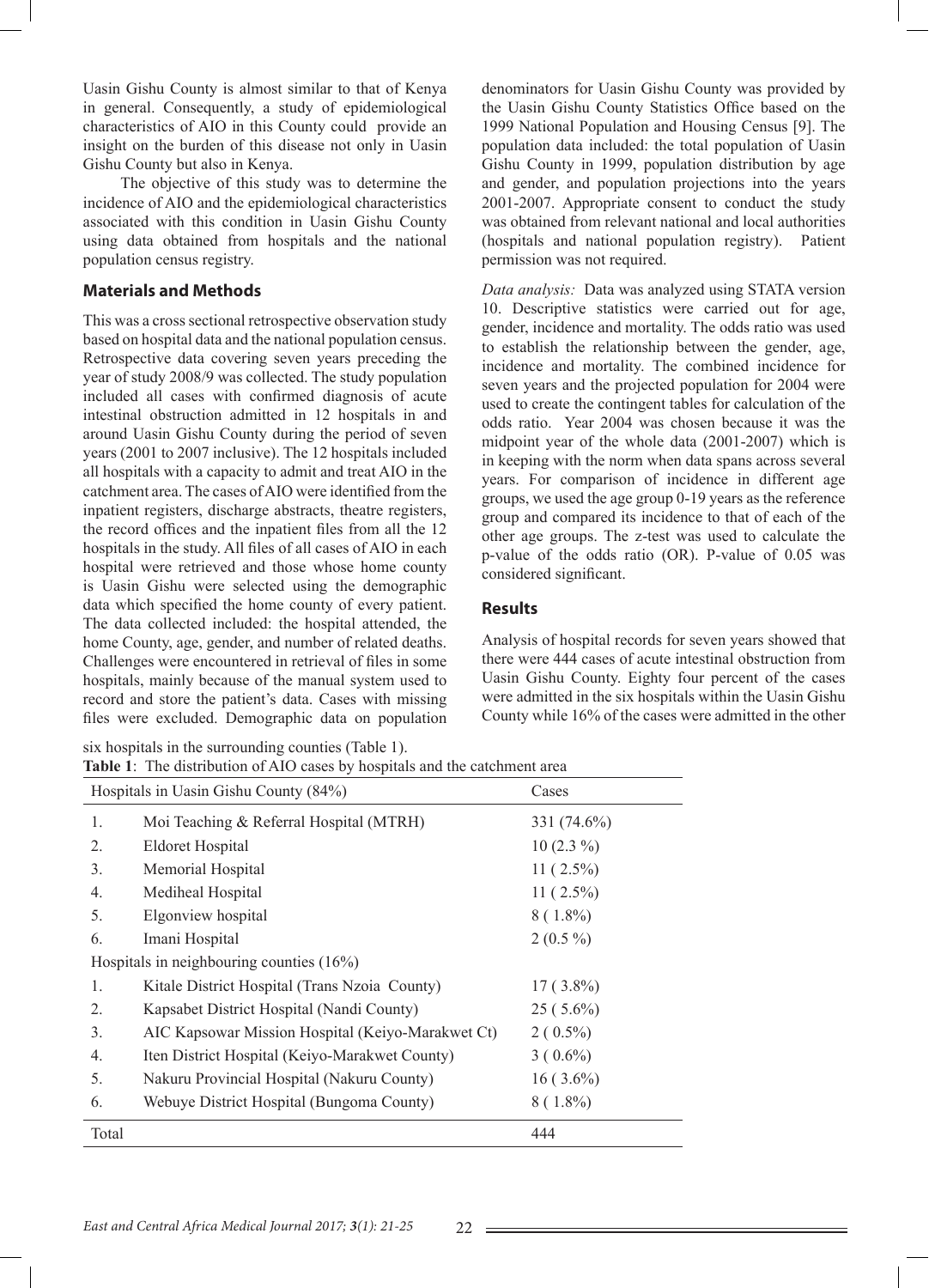The mean annual incidence based on the projected population for the seven year period was 8.8 persons per 100,000 persons (Table 2).

**Table 2**: Annual incidence of acute intestinal obstruction in Uasin Gishu county for seven years

| Year        | *Projected<br>Population | No. of cases<br>$N = 444$ | Incidence<br>(Per $100,000$ ) |
|-------------|--------------------------|---------------------------|-------------------------------|
| 1999 census | 622,705                  |                           |                               |
| 2001        | 675,261                  | 62                        | 9.2                           |
| 2002        | 692,454                  | 54                        | 7.8                           |
| 2003        | 709,669                  | 66                        | 9.3                           |
| 2004        | 726,885                  | 73                        | 10.4                          |
| 2005        | 744,083                  | 47                        | 6.3                           |
| 2006        | 760,587                  | 61                        | 8.0                           |
| 2007        | 777,337                  | 81                        | 10.4                          |

*\*Source-Kenya National population & Housing census 1999[7]*

*Age and sex distribution:*There were 319 males (71.8%) and 125 females (28.2%), ratio 2.6:1 (Figure 1). The mean age of the patients was  $31.4$  years, range  $0 - 97$  years. The inter quartile range was 29.4.



**Figure 1:** Distribution of acute intestinal obstruction based on age and gender of patient

 The difference in the incidence between males and females and between the different age groups was significant (p-value=0.0001). The incidence in each age group was analyzed against the age group 0-19 years. There was an exponential increase of incidence with increasing age (the incidence in eighty year olds was nine times that of 0-19 years age group (Table 3).

| <b>Table 3</b> : Incidence of acute intestinal obstruction (AIO) by gender and age |  |  |
|------------------------------------------------------------------------------------|--|--|
|------------------------------------------------------------------------------------|--|--|

|                      | Incidence of AIO<br>(7 year incidence) |         | Total<br>(Year 2004) | <b>Odds Ratio</b><br>$(95\% \text{ CI})$ | P-value   |
|----------------------|----------------------------------------|---------|----------------------|------------------------------------------|-----------|
|                      | Present                                | Absent  |                      |                                          |           |
| Gender               |                                        |         |                      |                                          |           |
| Male                 | 319                                    | 368469  | 368788               | 2.4793                                   | $0.0001*$ |
| Female               | 125                                    | 357972  | 358097               | $(2.0160 - 3.0491)^*$                    |           |
| Total                | 444                                    | 726,441 | 726,885              |                                          |           |
| Age group<br>(years) |                                        |         |                      |                                          |           |
| $0 - 19$             | 136                                    | 402,738 | 402,874              |                                          |           |
| $20 - 39$            | 159                                    | 223,689 | 223,848              | $2.1049(1.6741 - 2.6466)*$               | $0.0001*$ |
| $40 - 59$            | 90                                     | 67,996  | 68,086               | 3.8628 (2.9593-5.0422)*                  | $0.0001*$ |
| $60 - 79$            | 42                                     | 21,131  | 21,173               | 5.8859 (4.1632-8.3214)*                  | $0.0001*$ |
| >80                  | 15                                     | 4,884   | 4,899                | 9.0949 (5.3320-15.5135*                  | $0.0001*$ |
| Unspecified          | 2                                      | 6,003   | 6005                 |                                          |           |
|                      |                                        |         |                      |                                          |           |
| Total                | 444                                    | 726,441 | 726,885              |                                          |           |

\*Statistically significant

 The survival rate in this study was 93.5% (6.5% mortality rate). In Table 4, we compared the mortality for each gender and the mortality of each age group using the age group 0-19 years as a reference group (mortality in age group 0-19 years was analyzed against each of the other age groups . The difference of outcome

between males and females and between the different age groups was not significant (p-value>0.05). Survival rate was highest in age group 20-39 years while mortality was highest in age group 0-19 years but these were not statistically significant (Table 4).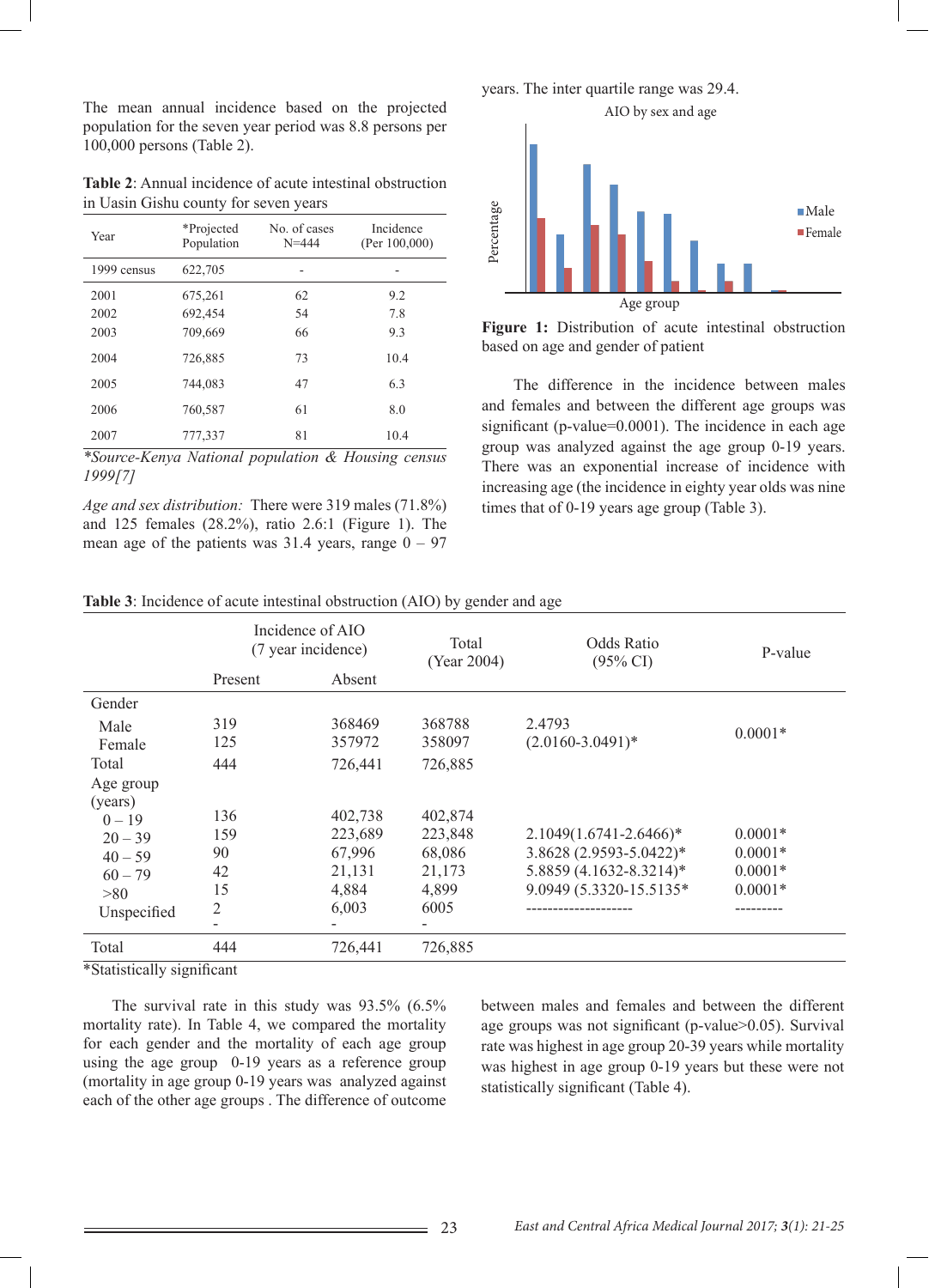|                                                  | Outcome       |                   |                   |                             |            |
|--------------------------------------------------|---------------|-------------------|-------------------|-----------------------------|------------|
|                                                  | Died          | Recovered         | Total             | Odds Ratio (95% CI)         | P-value    |
| Gender<br>Females<br>Males<br>Total<br>Age group | 9<br>20<br>29 | 116<br>299<br>315 | 125<br>319<br>444 | $1.1599$ $(0.5132 - 2.615)$ | $P=0.7214$ |
| (years)                                          |               |                   |                   |                             |            |
| $0 - 19$                                         | 11            | 125               | 136               | .                           | .          |
| 20-39                                            | 5             | 154               | 159               | $0.3689(0.1249-1.0899)$     | 0.0712     |
| $40 - 59$                                        | 5             | 85                | 90                | $0.6684(0.2242 - 1.9931)$   | 0.4699     |
| 60-79                                            | 7             | 35                | 42                | 2.2727 (0.8203-6.2989)      | 0.1143     |
| $80+$                                            | 1             | 14                | 15                | $0.8117(0.8974 - 6.7648)$   | 0.8471     |
| Unspecified                                      | ٠             | $\overline{2}$    | $\overline{2}$    | .                           | .          |
| Total                                            | 29            | 315               | 444               |                             |            |

**Table 4**: Outcome (mortality) of acute intestinal obstruction by gender and age-group

#### **Discussion**

This was a pioneering population based study on the incidence of AIO in Kenya. The average annual incidence of 8.8 persons per 100,000 in the population was derived from the data collected from hospital records covering a period of seven years which was analyzed against population projection based on the immediate last national population census in Kenya in 1999 [7]. The population of Uasin Gishu County in 1999 was 622,705 and the projected population at the middle of the data period (year 2004) was 726, 885. Population based data from USA suggests a much higher incidence of AIO [1]. Compared with this data from USA, our incidence was very low. Data from other studies dwelt on incidence of the various individual causes of AIO such as adhesions, hernias, volvulus, colorectal cancer and intussusception but their denominators were not population based findings could not be comparable to ours. Limitations in our study which could affect the outcome of incidence were the missing files (due to poor record keeping) and possible missed cases of unconfirmed diagnoses which calls for improvements in the record keeping in the public health care systems in the region.

 The male/female ratio of 2.6:1 recorded in our study was in concordance with global ratios of between 1.5:1 and 3:1[4]. The higher incidence in males was statistically significant ( $P=0.0001$ ) which means males are at a higher risk of getting AIO than females [3]. One of the possible reasons for the higher male preponderance is that the main causes of AIO (adhesions, sigmoid volvulus, and inguinal hernias) are commoner in males [8]. For example, occurrence of inguinal hernias which are a common cause of AIO is ten times higher in males [8]. Similarly, local studies have shown that the two commonest local causes of adhesions and sigmoid volvulus are also more common in males than in females [9, 10]. The reasons why males are more affected in these individual causes of AIO are outside the scope of this paper and has been investigated in other studies.

 The mean age in our study of 31.4 years was lower than in other studies which reported means between 39 and 64.5 years [11,12]. This is probably a reflection of our relatively younger population. The odds ratio statistics indicated significant difference in the incidence by age groups (p-value=0.0001). The age specific incidence increased exponentially with increasing age. This is because the incidence of many individual causes of AIO such as hernias, adhesions, colorectal cancer, and volvulus also increase with age and their effects are confounding in this study. There is need for further studies to establish whether age is an independent risk factor in AIO by controlling for co-morbidities.

 The treatment outcome in this study (mortality) was in keeping with global figures. There was no significant difference in mortality from AIO between males and females (p-value  $= 0.7214$ ). The results also showed that there was no difference in mortality for the different age groups (p-value>0.05). This was not expected. One would have expected the mortality from AIO to increase progressively with age because deaths are associated with co-morbidities such as diabetes, cardiovascular diseases and colorectal cancer which are more common in the older age groups [13]. This finding calls for further investigation.